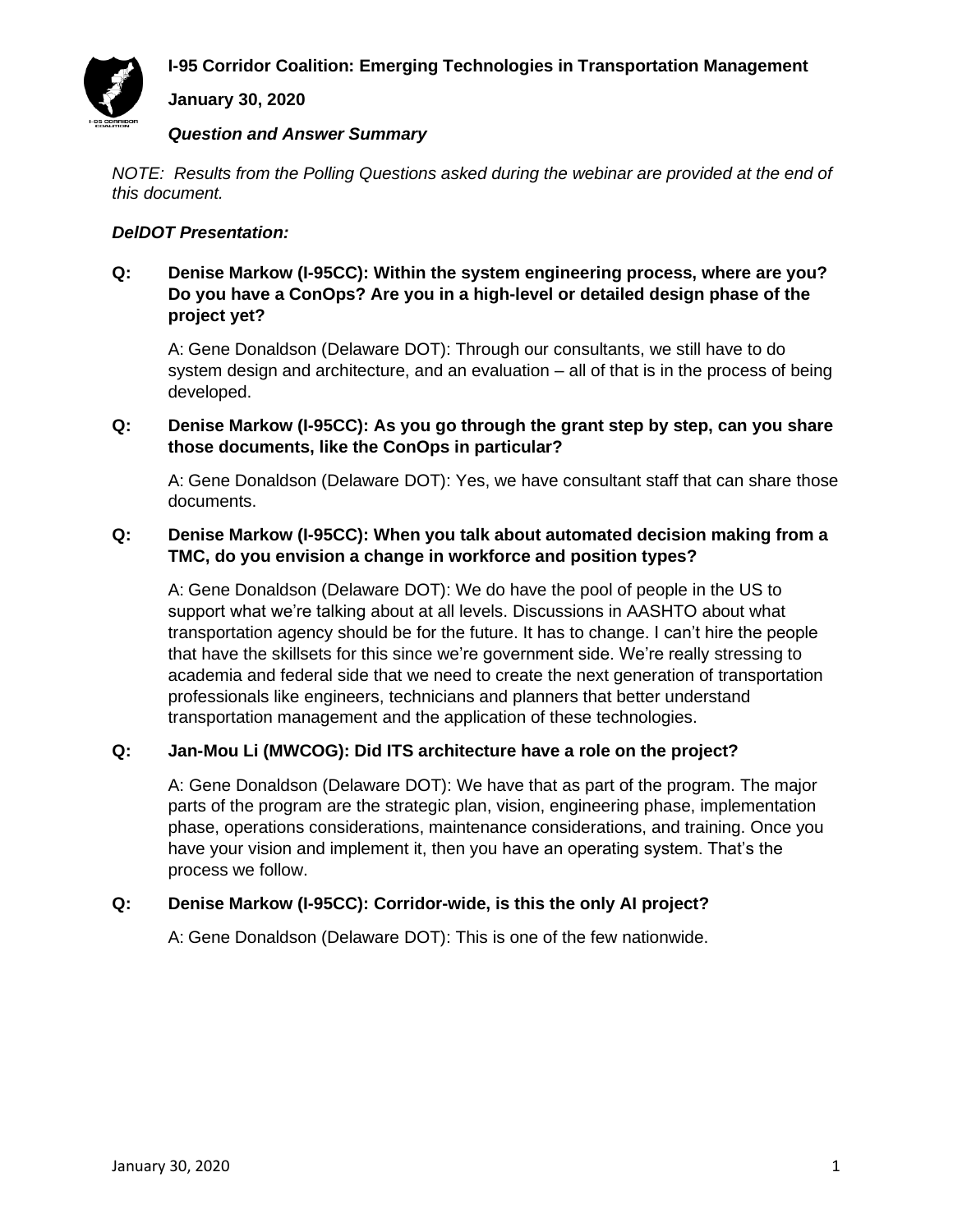**I-95 Corridor Coalition: Emerging Technologies in Transportation Management**



**January 30, 2020**

*Question and Answer Summary*

*Breaking Ground: Toward a National ICM Strategy – Showcasing: I-210 Connected Corridors in California:*

### **Q: Justin Ferri (KMJ Consulting): I'm curious as to why you chose Mongo over another database product.**

A: Joe Butler (UC Berkeley): In our opinion, Mongo was more flexible, scalable and allowed easier mods of schemas than other choices.

**Q: Jim Hunt (FHWA):** What baseline performance information is being captured to evaluate and validate the 210 deployment?

A: Nick Compin (Caltrans): Any of the data that comes in – all of the detection and signal data can be used to determine performance. Delay, reliability, incident reduction numbers, we're looking at how we can determine the impact on all types of incidents and safety improvements. VMT estimation is something we're looking at closely in California. In addition to things like throughput, we'll need core metrics like delay, reliability, and safety. We're interested in new metrics we haven't thought about previously.

A: Joe Butler (UC Berkeley): The scorecard was interesting because it told us what people were interested in - things like queue reduction, on and off ramp measurement. We're not sure exactly what we'll be reporting. We're looking at probe data – Bluetooth data and travel times, we're bringing in a lot of different datatypes and possible metrics to find what is best at measuring success.

## **Q: Denise Markow (I-95CC): Challenges of public-sector web services? Getting data in the cloud. How difficult was getting that moving in the public sector?**

A: Nick Compin (Caltrans): Excellent question – 5-10 years ago were told no. We thought about it and decided to do it. They key was bringing your IT folks along. We had Amazon train our IT folks. Now IT is excited to be on the project. There's also the idea of scalability and replicability. If you tried to do this on your own servers, it's going to take you forever and they'll be out of date by the time you get them. Using AWS helps with that problem, but AWS also has tools that can help us analyze data. Buying all of that infrastructure is not compelling over 25 corridors throughout the state, nor is it cost effective. We also worked to standardize the interface between the cloud and the TMC.

A: Joe Butler (UC Berkeley): We make sure we brought in software engineers to talk to IT personnel, not traffic engineers. It made a huge difference in communication between teams. Just make sure you have the right people in the room. Everybody in IT wants to go to the cloud sooner or later, but they're a little frightened at first.

### **Q: Jeevanjot Singh (VDOT/VTRC): Do you have the IT staff for your agency on your agency payroll?**

A: Nick Compin (Caltrans): Yes, we have a number of IT divisions.